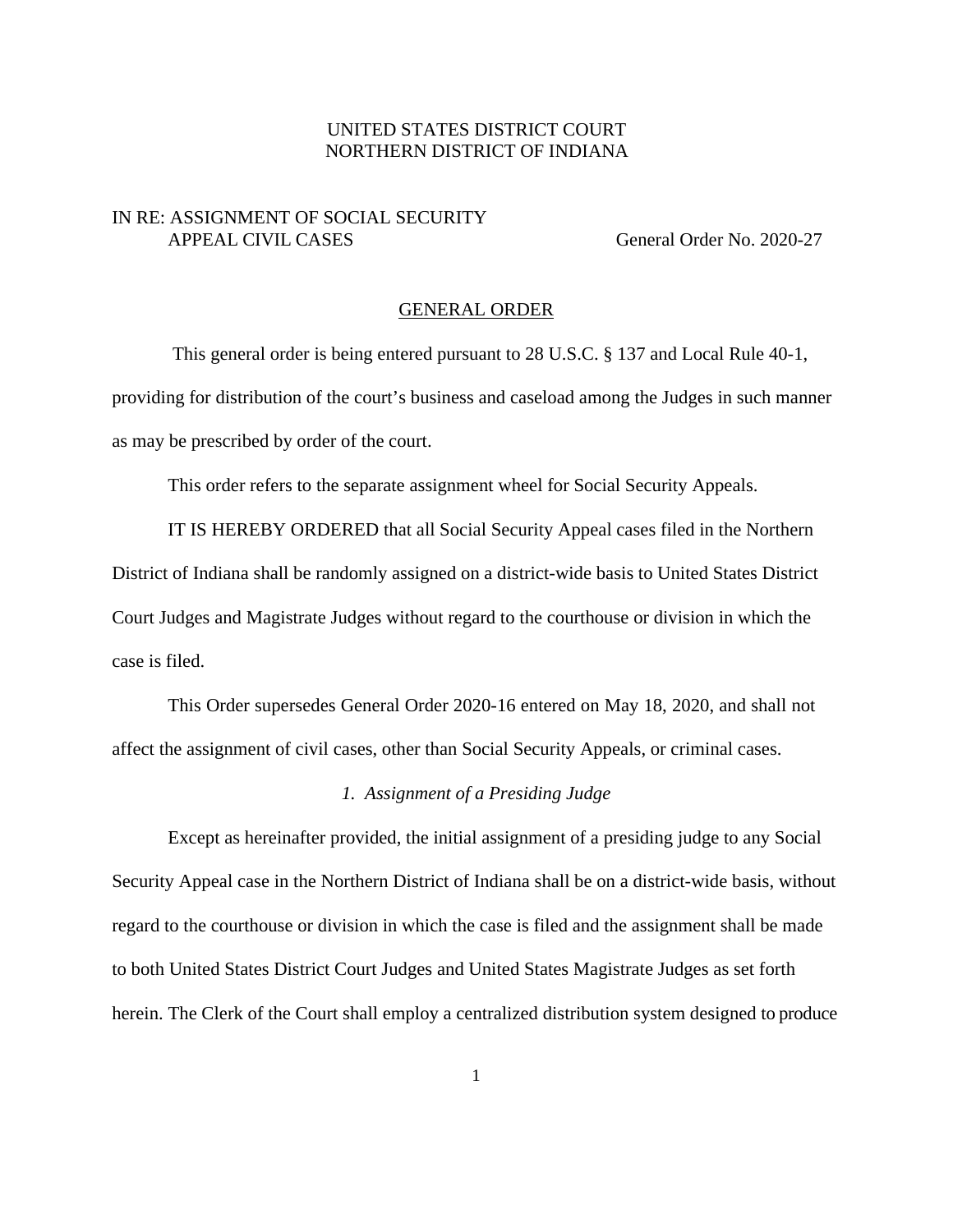the random assignment of Social Security Appeal cases in such proportions as to leave each eligible active and senior United States District Judge with an equal share of the total number of Social Security Appeal cases filed in the district, with the exception of District Judge Lee, who will receive two (2) shares, District Judge Miller, who will receive a one-half share, District Judge Moody who will not be assigned Social Security Appeal cases, and District Judge Brady who will not be assigned Social Security Appeal cases, consistent with General Order 2020-15. Each United States Magistrate Judge will be assigned a full share of the Social Security Appeal caseload assigned to an active district judge.

### *2. Assignment of a Magistrate Judge*

The magistrate judges of this Court have been added to the random case draw for presiding judge assignment for Social Security Appeal cases.

In a case randomly assigned to a magistrate judge, the magistrate judge is responsible for all case management and scheduling activities and will decide all non-dispositive pretrial and discovery matters. If all parties consent in writing to the magistrate judge's exercise of jurisdiction, the case will remain assigned to the magistrate judge for all purposes, including entry of final judgement. (*See* 28 U.S.C. § 636(c); Fed. R. Civ. P. 73; LR 40-1; LR 72-1.)

In all cases randomly assigned to a magistrate judge, the Clerk of Court will send both a Notice of Availability of a United States Magistrate Judge To Exercise Jurisdiction in a Social Security Appeal Case and a Consent to or Declination of the Exercise of Jurisdiction by a United States Magistrate Judge to each party. Each party will have 14 days from the date those forms were sent to complete and return the Consent form to the Clerk of Court in the manner outlined in the Consent form.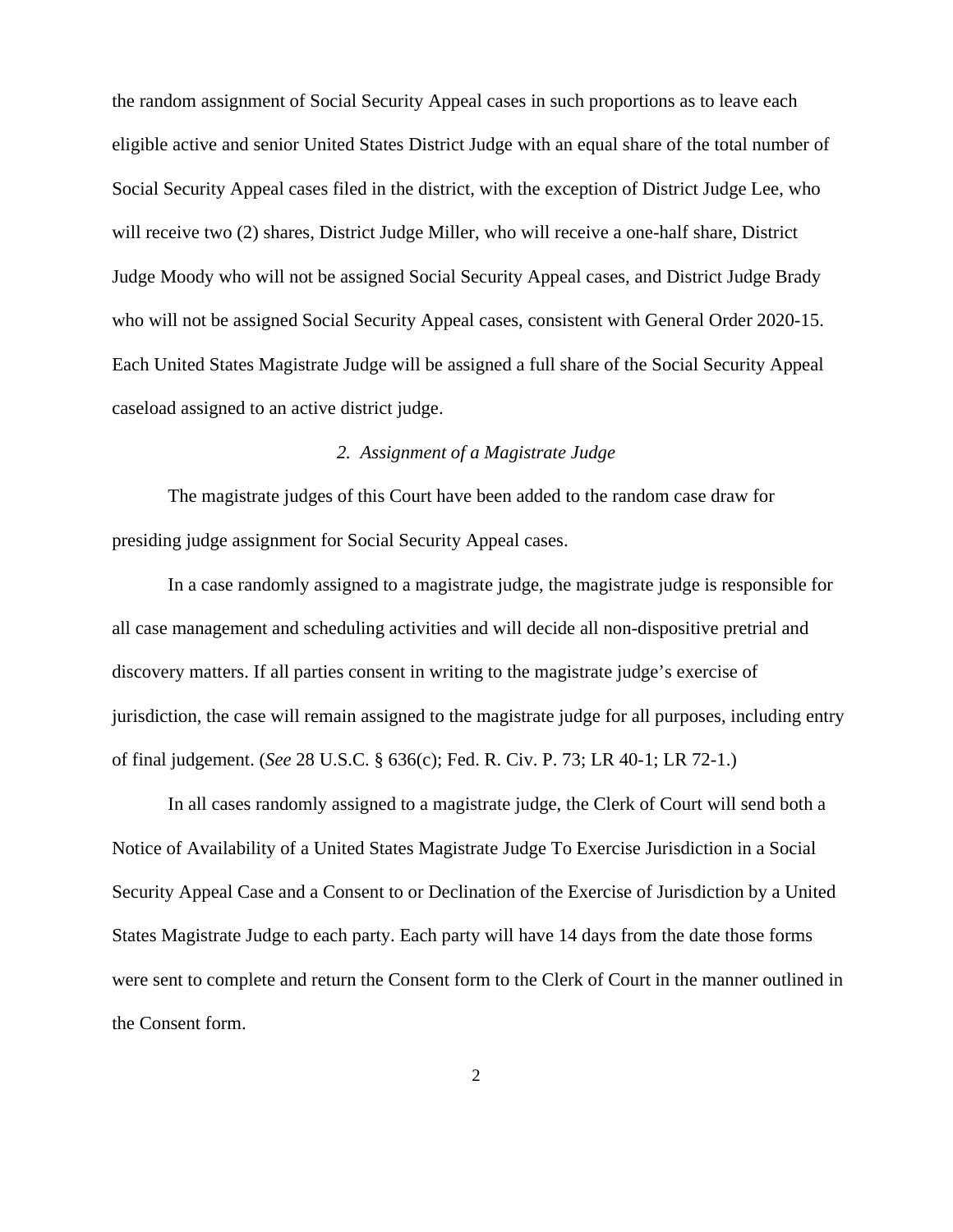While consent to the exercise of jurisdiction by the assigned magistrate judge is entirely voluntary, submission of the Consent form, indicating whether the party consents or declines to consent, is mandatory. If each party consents, the case shall remain assigned to the magistrate judge. If any party declines to consent, the case will be randomly reassigned to a district judge.

In all cases initially assigned to an active or senior district judge, other than Judges William C. Lee and Joseph S. Van Bokkelen, a magistrate judge will also be randomly assigned. In all cases randomly assigned to a district judge, the Clerk of Court will send both a Notice of Availability of a United States Magistrate Judge To Exercise Jurisdiction in a Social Security Appeal Case and a Consent to or Declination of the Exercise of Jurisdiction by a United States Magistrate Judge to each party. Each party will have 14 days from the date those forms were sent to complete and return the Consent form to the Clerk of Court in the manner outlined in the Consent form.

While consent to the exercise of jurisdiction by the randomly assigned magistrate judge is entirely voluntary, submission of the Consent form, indicating whether the party consents or declines to consent, is mandatory. If each party consents, the case will be re-assigned to the magistrate judge. If any party declines to consent, the case will remain with the assigned district judge.

To protect the voluntariness of the parties' decision to consent or decline to consent, parties are advised that they are free to withhold consent without adverse substantive consequences, pursuant to 28 U.S.C.  $\S$  636(c)(2).

## SO ORDERED.

3